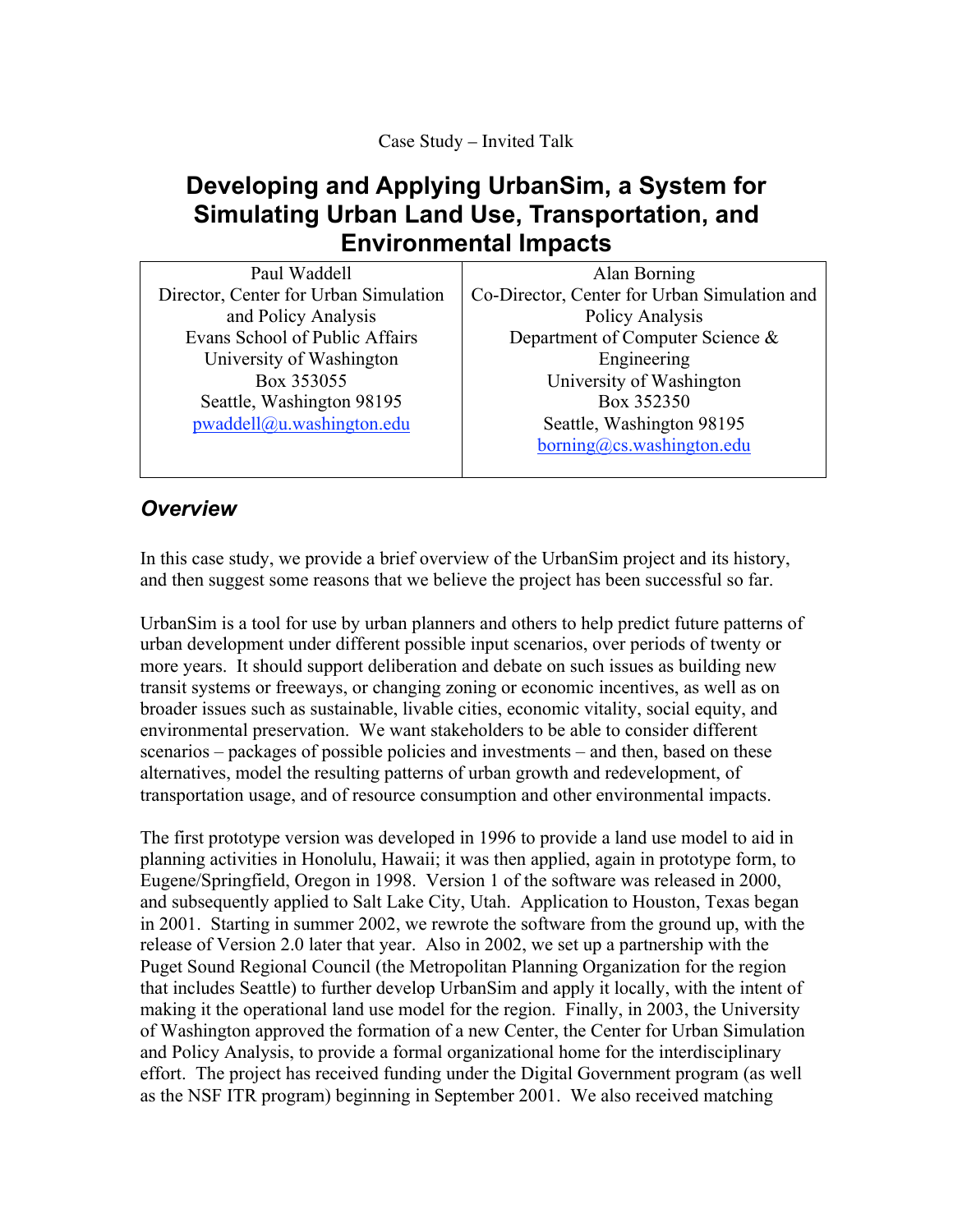funds from the Federal Highway Administration, which are being used to support a case study of applying UrbanSim in the Salt Lake City region, including an evaluation by an expert External Review Panel.

Regarding the success of the project, we should first note that the project has been successful so far (in setting up partnerships with local and regional government agencies, in producing an operational urban model that is considerably more advanced than others in routine use, and in setting up a highly interdisciplinary collaboration in the university). However, the long-term success of the project should be judged on whether we produce a software system that is in routine, day-to-day planning use by Metropolitan Planning Organizations and others, and that – ultimately – changes for the better the way urban planning is done. Here the jury is still out. In outline form, here are some reasons that we believe the project has been successful so far:

Most importantly, we identified real, unmet needs of local and regional governments and are developing a system to meet those needs. The land use models that most agencies currently use are quite inadequate to meet the demands and expectations placed on them. Drawing on the work of various researchers, we identified public policies of interest. We then developed models to examine the potential effects of these policies, using a behavioral framework that accounts for the interactions of policies and markets. This approach has led to models that are more detailed than prior models, which has added computational and data requirements, but has yielded a more understandable and relevant system. We set up and are running an interdisciplinary project that has participation from a wide range of University of Washington schools and departments, including the Evans School of Public Affairs, Computer Science and Engineering, Urban Design and Planning, Civil Engineering, the Information School, Psychology, Statistics, and others. Both the Evans School and Urban Design and Planning have many years of experience in setting up successful collaborations with local and state government. The project itself has requirements for expertise that any single one of the participating departments would be unable to meet on its own. To foster collaboration, it has been important to find space that allows project faculty, staff, and students from the different departments to be co-located, and to have frequent meetings and informal discussions among project members from multiple disciplines. We have also had a series of interdisciplinary seminars, and are currently co-teaching a graduate course in urban simulation, with students from a range of departments.

We have found ways of balancing the research agendas of the respective academic partners with the more applied research needs of governmental partners, by framing the research agenda in problem-centered terms, and tackling problems that are difficult enough to provide motivating research challenges within each of the contributing disciplines.

We use an agile software development methodology, which allows us to adapt rapidly to changing requirements [3].

To increase confidence in the reliability of the system, we use an extensive testing methodology. For the same reason, we also strive to write the code clearly enough that the technical modelers, as well as the software developers, can read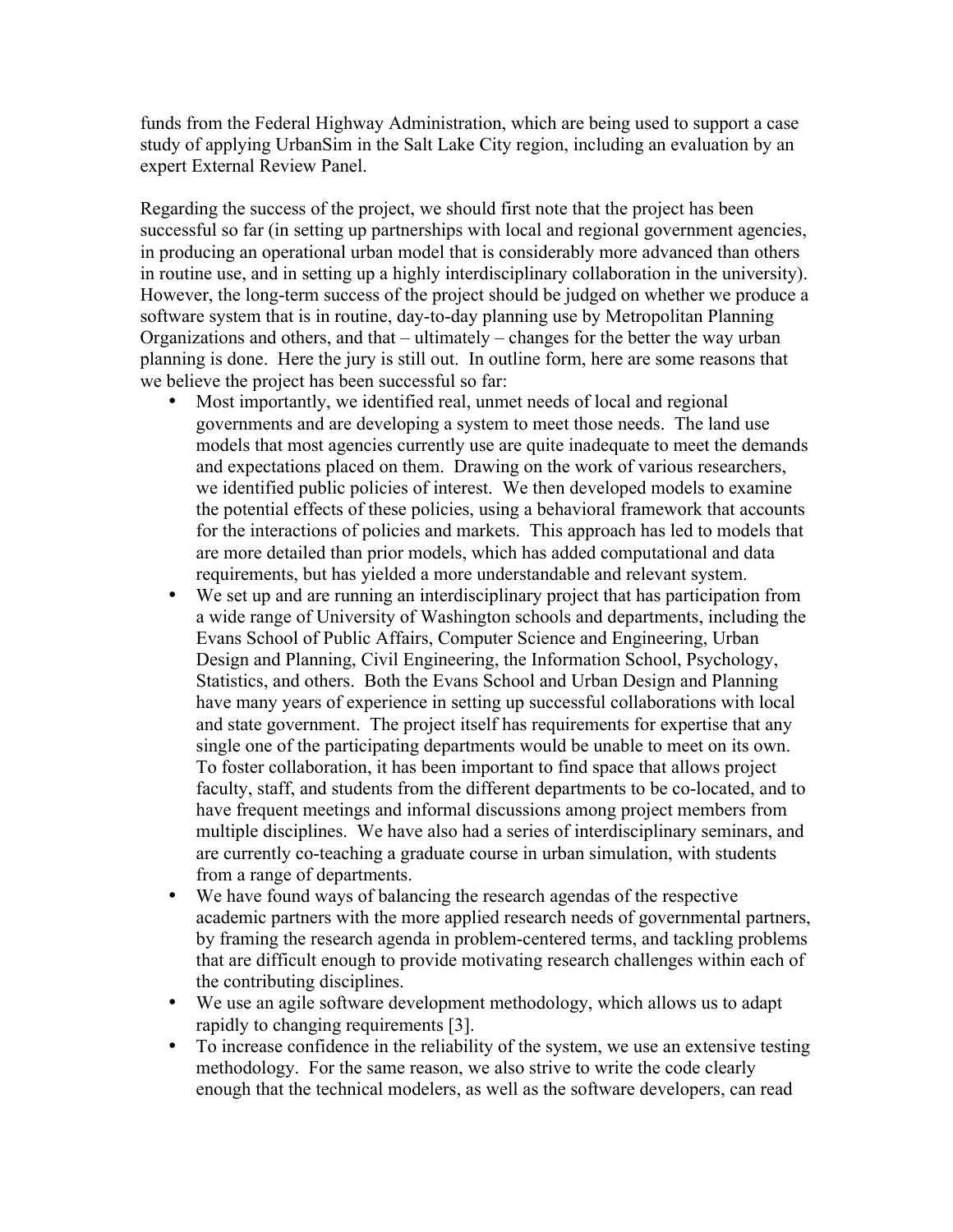and critique the code that implements the core of the component models of UrbanSim.

To ensure that the system will continue to be available and maintainable, and to allow different users to build on each other's work, we use an open source license for our software, the GNU Public License. Anyone can download the system from our website (including source code, documentation, and tutorials). For example, groups in Paris, France and Taipei, Taiwan are working on applying UrbanSim in those regions. By placing the software under the GPL, rather than simply putting it in the public domain, we help put in place a structure that allows users to build on each other's work. (In contrast, in other cases, land use or transportation modeling software was initially funded by federal or other government agencies and placed in the public domain. It was then modified by a consultancy and made proprietary.) There is still ample opportunity for consultancies to use the software in a service-oriented business model. We were able to hire two professional software engineers, with extensive industrial experience, to manage and form the backbone of our programming effort. These engineers also coordinate the work of undergraduate and graduate students who write parts of the software system. The graduate students work on programming projects that form part of their own research efforts as well as contributing to the overall project objectives. A set of undergraduate research assistants, majoring in computer science or computer engineering, make important contributions to the project, as well as gaining valuable experience working with skilled professional engineers on a complex software system. This structure has proven useful in achieving the software quality, reliability, and maintainability that we require.

The domain of urban development and environmental impacts is value-laden, with different stakeholders often bringing a range of strongly-held and sometimes incompatible values to the table. To handle the design questions raised by this diverse set of values and value conflicts, we use Value Sensitive Design [4], a theoretically grounded approach to the design of technology that accounts for human values in a principled and comprehensive manner throughout the design process.

Our research questions are driven first by the requirements of the domain and of delivering a useful, reliable system. (References [2] and [6] are examples of domain research of this kind.) In addition, we have had success doing research that involves studying the methodologies and processes that we use, e.g. [3] on our software development methodology, [1] on a group coordination technique that evolved from the software developers and spread to the rest of the group as well, and [4] on the Value Sensitive Design methodology – we are both applying this methodology to UrbanSim, and also extending it based on the novel aspects of the domain.